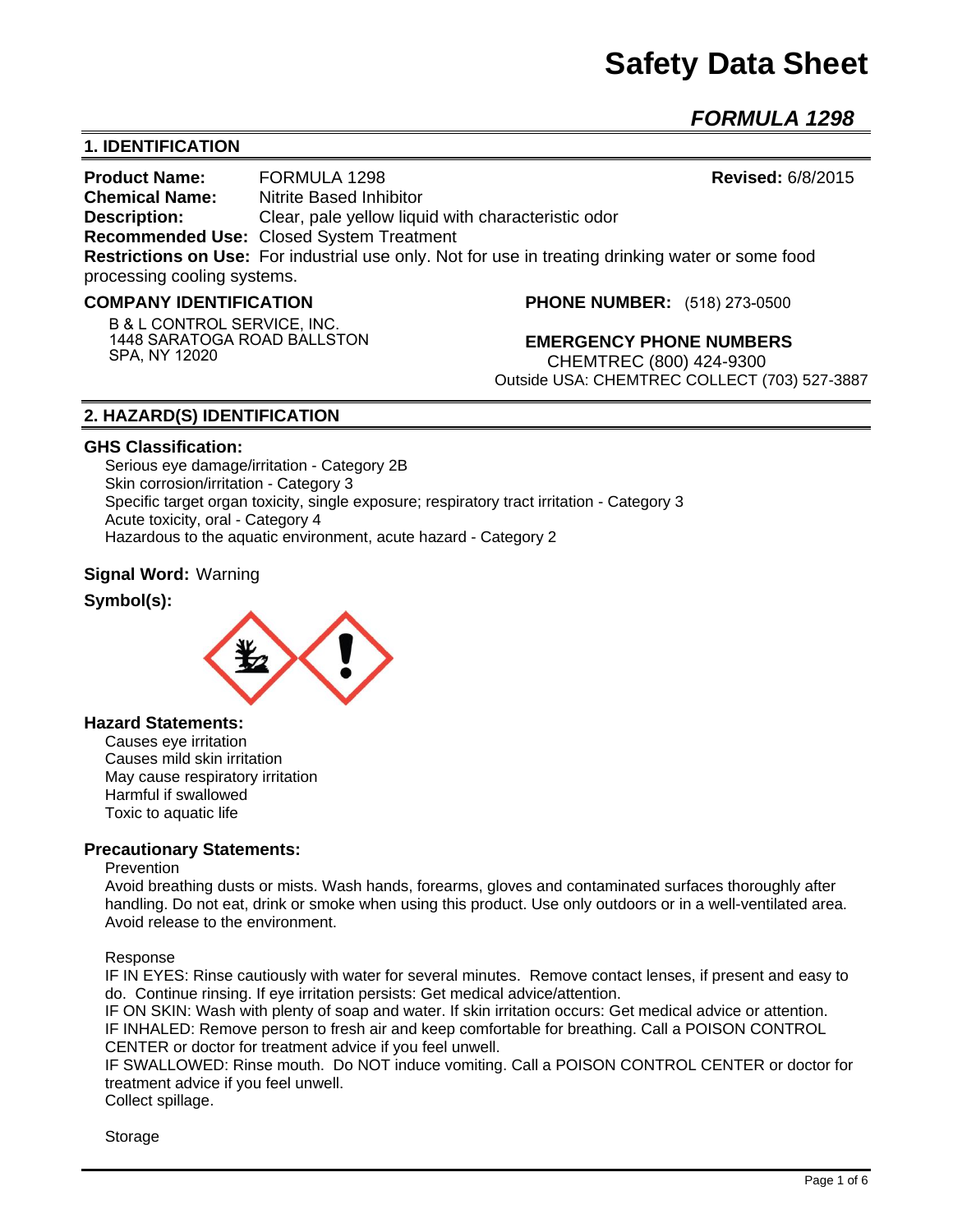Store in a well-ventilated place. Keep container tightly closed. Store locked up.

Disposal

Dispose of contents/container in accordance with local, regional, national and international regulations.

## **Hazards Not Otherwise Classified:** None Known.

#### **Percentages of Components with Unknown Acute Toxicity:**

 Dermal: 22% Inhalation: 22%

## **3. COMPOSITION / INFORMATION ON INGREDIENTS**

| <b>CHEMICAL INGREDIENTS</b>          | <b>CAS NO.*</b> | PERCENT (%)** |
|--------------------------------------|-----------------|---------------|
| SODIUM NITRITE                       | 7632-00-0       | 13% - 23%     |
| BORIC ACID                           | 10043-35-3      | м             |
| PHOSPHINOCARBOXYLIC ACID HOMOPOLYMER | 71050-62-9      |               |
| SODIUM BENZOTRIAZOLE                 | 15217-42-2      |               |
| SODIUM TETRABORATE DECAHYDRATE       | 1303-96-4       |               |

#### **Legend: L=<1%; M=1-10%; H=>10%**

**\* Exposure limit and regulatory information in Sections 8 & 15**

**\*\* Exact percentage is a trade secret. Concentration range is provided to assist users in providing appropriate protections.**

#### **4. FIRST AID MEASURES**

**Eye Contact:** Immediately flush with clean, cool water for 15 minutes and if irritation persists, get medical attention.

- **Skin Contact:** Immediately wash skin with soap and plenty of water while removing contaminated clothing, for at least 15 minutes. If irritation persists, get medical attention. Launder contaminated clothing before reuse.
- **Inhalation:** Remove victim to fresh air. If individual experiences nausea, headache, dizziness, has difficulty in breathing or is cyanotic, seek medical attention. If not breathing, give artificial respiration via a suitable mechanical device such as a bag and mask. Do not use mouth-to-mouth resuscitation.
- **Ingestion:** Do not induce vomiting. Rinse mouth with copious quantities of water first and get immediate medical attention. Drink several glasses of water. Never give anything by mouth to an unconscious person. If vomiting occurs, keep airways clear.
- **Note to Physician:** There is no specific antidote. Treatment of overexposure should be directed at the control of symptoms and the clinical condition of the patient. Aspiration may cause lung damage. Probable mucosal damage may contraindicate the use of gastric lavage.

## **Most Important Symptoms/Effects:**

- **Eye Contact:** May cause mild irritation depending on length of exposure, solution concentration, and first aid measures.
- **Skin Contact:** Prolonged contact may cause irritation. Prolonged or extensive contact may result in absorption of harmful amounts.
- **Inhalation:** Vapors or mists may irritate respiratory passages. May cause systemic effects similar to ingestion.
- **Ingestion:** May be toxic. Large amounts can result in acute toxic effects: nausea, conversion of hemoglobin to methemoglobin {producing cyanosis (blue skin)}; a marked fall in blood pressure leading to collapse, coma and, possibly death.

## **Indication of Immediate Medical Attention and Special Treatment, if Necessary:**

Other than acute, none known. See section 11 for toxicological information.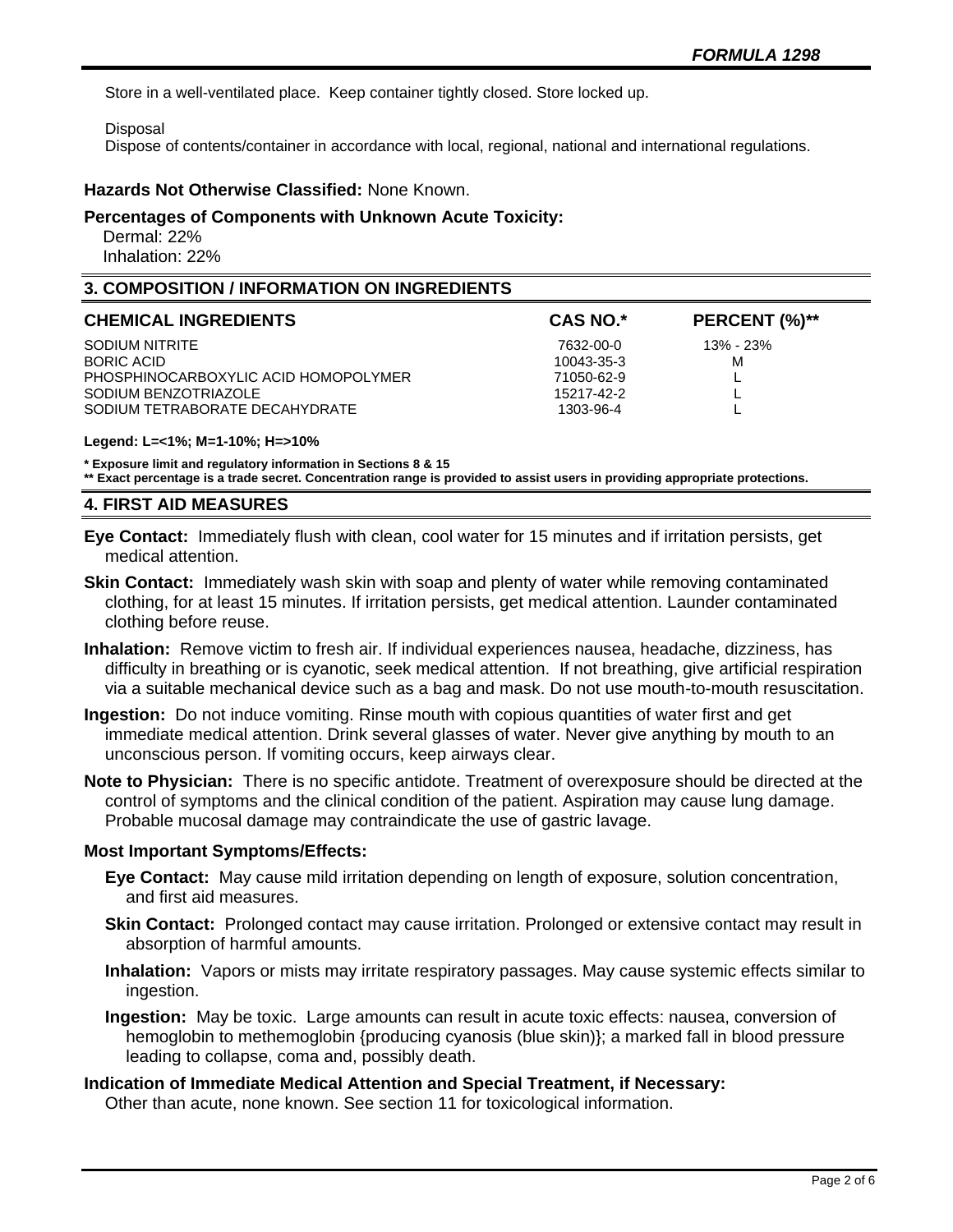## **5. FIRE FIGHTING MEASURES**

- **Suitable (and Unsuitable) Extinguishing Media:** Any media suitable for the surrounding fire. Flood with water. Heavy water jet advantageous.
- **Specific Hazards Arising from the Chemical:** Product may be irritating to the eyes, skin, and respiratory system. Closed containers may rupture (due to buildup of pressure) when exposed to extreme heat. If evaporated to dryness, some product residuals may burn. Thermal decomposition may release oxides of carbon and nitrogen. The dry nitrite is an oxidizing agent and can supply oxygen to stimulate or accelerate the combustion of other combustibles.
- **Special Protective Equipment and Precautions for Fire-Fighters:** Wear self-contained breathing apparatus and full turn-out gear. Approach fire from upwind direction. If possible, move containers away from fire. Cool fire exposed containers with water spray. If containers rupture or leak, product may evolve irritating or toxic gas under extreme heat. Contain runoff.

## **6. ACCIDENTAL RELEASE MEASURES**

#### **Spill Containment and Clean-up Instructions:**

Wear suitable protective equipment found in section 8. Small spills may be flushed with copious quantities of water, preferably to a sanitary sewer or waste treatment facility. Larger spills should be diked to prevent runoff and then absorbed in sand or other inert absorbent for disposal. The area may then be flushed with copious quantities of water. Floor may be slippery; use care to avoid falling. Avoid release of this product into the environment to prevent contamination of soil, sewers, natural waterways and/or groundwater. See Section 12 for Ecological Information.

## **7. HANDLING AND STORAGE**

#### **Handling and Storage:**

Store in a cool, dry, well ventilated area, between 10°C and 49°C. Keep containers tightly closed when not in use and follow all recommended safety precautions when handling the material. Keep out of sun and away from heat or open flame. Keep away from incompatible materials. See Section 10 for incompatible materials.

## **8. EXPOSURE CONTROL / PERSONAL PROTECTION**

**Engineering Controls:** General ventilation expected to be satisfactory

#### **PERSONAL PROTECTION EQUIPMENT**

**Respiratory:** Not normally required unless product is openly handled in confined areas where high concentrations of vapor could occur. Where misting may occur, wear an OSHA/NIOSH approved (or equivalent) half-mask, dust/mist air purifying respirator. Air-purifying respirators should be equipped with organic vapor cartridges.

**Eyes and Face:** Chemical resistant goggles or face shield.

**Hands and Skin:** Chemical resistant rubber, neoprene latex or PVC

**Other Protective Equipment:** Eyewash station in area of use. Wear long sleeve shirt, long pants, and boots.

#### **EXPOSURE GUIDELINES**

**Exposure Limits:** 

**COMPONENT TLV** N.A.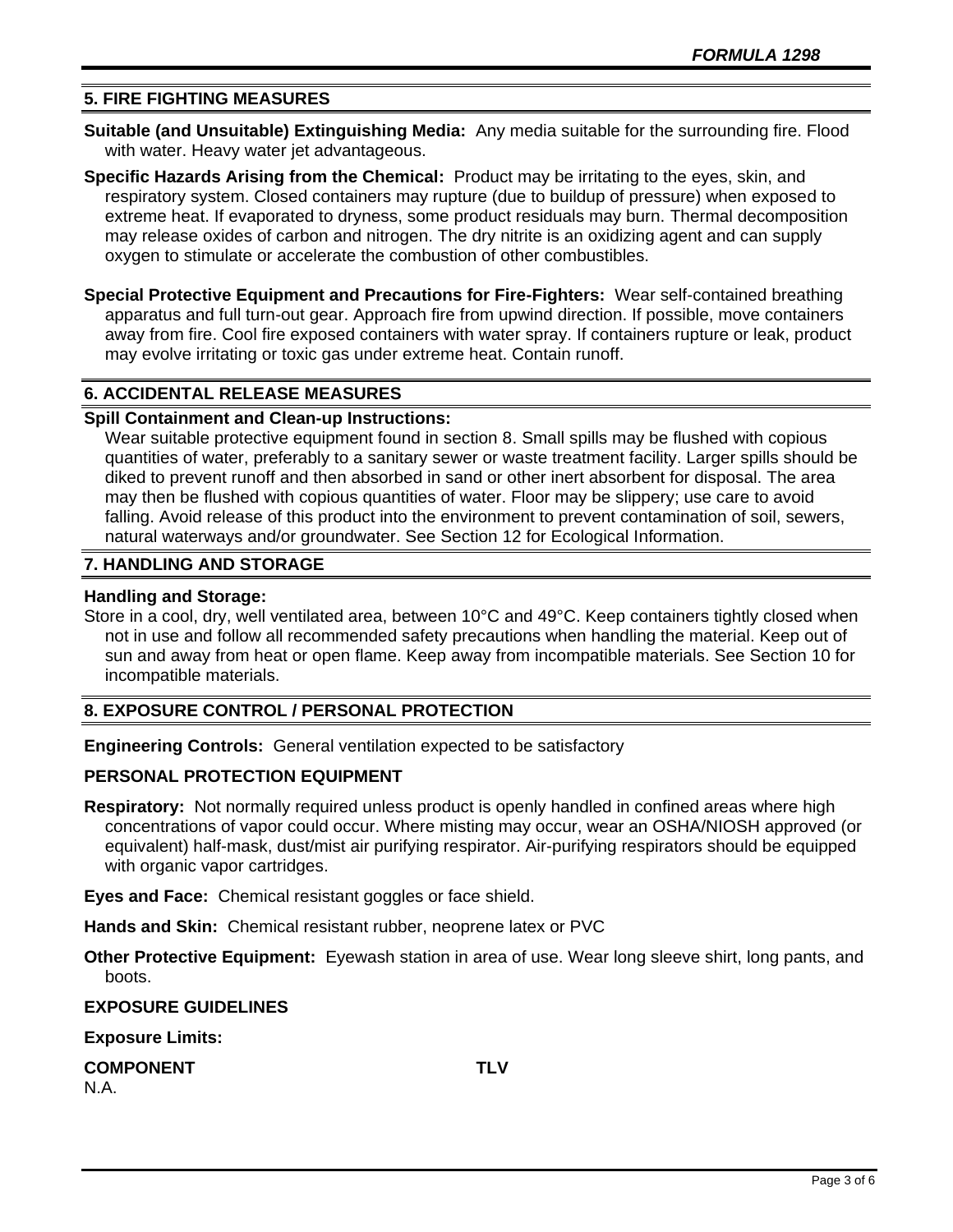## **9. PHYSICAL AND CHEMICAL PROPERTIES**

| <b>Appearance and Odor:</b>    | Clear, pale yellow liquid with characteristic odor |                                        |                        |
|--------------------------------|----------------------------------------------------|----------------------------------------|------------------------|
| <b>Odor Threshold:</b>         | N.D.                                               | <b>Vapor Pressure:</b>                 | N.A.                   |
| pH (undiluted):                | $6.0 - 6.5$                                        | <b>Vapor Density:</b>                  | $<$ 1                  |
| <b>Freeze Point:</b>           | $<$ 0°C (32°F)                                     | Specific Gravity(@22°C):               | $1.132 - 1.142$        |
| <b>Boiling Point:</b>          | $>100^{\circ}$ C (212°F)                           | <b>Solubility in Water:</b>            | Complete               |
| <b>Flash Point:</b>            | None                                               | <b>Partition Coefficient:</b>          | N.D. (n-octanol/water) |
|                                |                                                    | <b>Auto-Ignition Temperature:</b>      | N.D.                   |
| <b>Evaporation Rate:</b>       | 1.0                                                | <b>Decomposition Temperature: N.D.</b> |                        |
| Flammability (solid, gas): No  |                                                    | <b>Viscosity:</b>                      | N.D.                   |
| Flammable Limits in Air: LFL - |                                                    |                                        |                        |
|                                | $UFL - N.A.$                                       |                                        |                        |

## **10. STABILITY AND REACTIVITY**

**Reactivity:** Not normally reactive at normal temperatures and pressure.

**Chemical Stability:** Stable under normal conditions

**Possibility of Hazardous Reactions:** Will not occur under normal conditions.

**Conditions to Avoid:** Avoid excessive heat, sparks or open flames.

- **Incompatible Materials:** Hazardous reactions can occur with acids, ammonium compounds, reducing agents -particularly cyanides, thiocyanates and thiosulfates, certain combustibles and organics. Product decomposes even by weak acids with evolution of brown fumes of N2O3.
- **Hazardous Decomposition Products:** Thermal decomposition may release oxides of carbon and nitrogen. The dry nitrite is an oxidizing agent and can supply oxygen to stimulate or accelerate the combustion of other combustibles.

## **11. TOXICOLOGICAL INFORMATION**

**Ingestion Testing:** Rat, LD50: 468 mg/kg\*

**Skin Testing:** None established for this product.

**Inhalation Testing:** None established for this product.

\*Calculated based on GHS acute toxicity formula.

## **CHRONIC TOXICITY DATA**

**Sensitization Testing:** None established for this product.

**Other Testing:** None established for this product.

**Routes of Exposure:** Eyes, Ingestion, Inhalation, Skin.

**Eye Contact:** May cause mild irritation depending on length of exposure, solution concentration, and first aid measures.

**Skin Contact:** Prolonged contact may cause irritation. Prolonged or extensive contact may result in absorption of harmful amounts.

- **Inhalation:** Vapors or mists may irritate respiratory passages. May cause systemic effects similar to ingestion.
- **Ingestion:** May be toxic. Large amounts can result in acute toxic effects: nausea, conversion of hemoglobin to methemoglobin {producing cyanosis (blue skin)}; a marked fall in blood pressure leading to collapse, coma and, possibly death.

**Medical Conditions Aggravated by Exposure:** None known.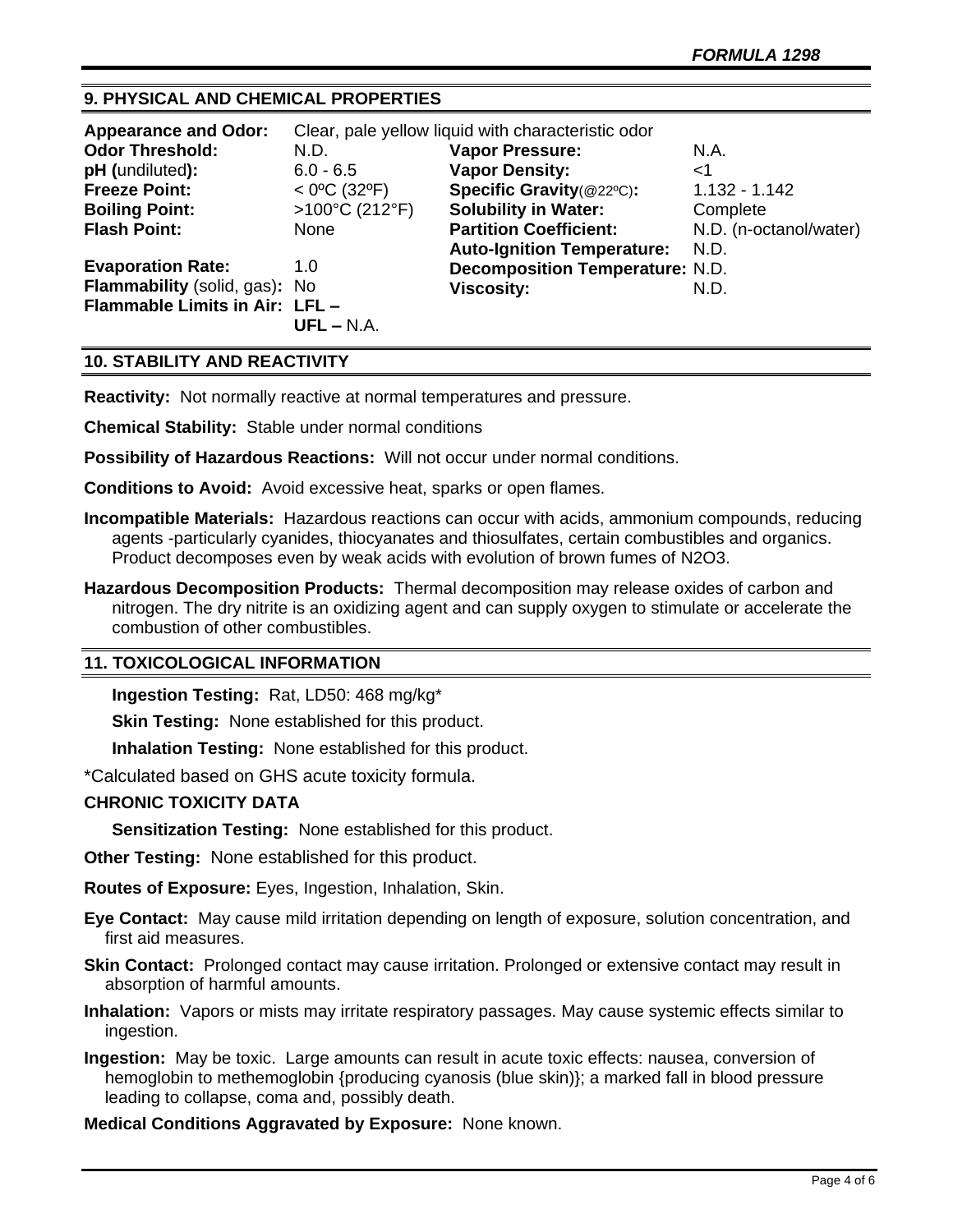**Chronic Effects from Repeated Overexposure:** Other than short term effects, none established.

## **12. ECOLOGICAL INFORMATION**

## **Aquatic Toxicity Data:**

 Invertebrate: Daphnia magna, LC50/48hr: 68.9 mg/l\* Fish: Rainbow trout, LC50/96hr: 5.22 mg/l\* \*Calculated based on GHS acute aquatic toxicity formula.

**Product Fate Data:** None established for this product.

**Biodegradation Data:** None established for this product.

## **13. DISPOSAL CONSIDERATIONS**

**Waste Disposal:** Dispose of in accordance with local, regional, national and international regulations. Contact the Hazardous Waste representative at the nearest EPA Regional Office for guidance. Container Disposal: Triple rinse container (or equivalent) promptly after emptying and offer for reconditioning if appropriate. Empty the rinsate into application equipment or a mix tank or store rinsate for later use or disposal.

#### **14. TRANSPORT INFORMATION**

## **US DEPARTMENT OF TRANSPORTATION (DOT) INFORMATION NOT REGULATED**

## **VESSEL TRANSPORT (IMO/IMDG) NOT REGULATED**

## **15. REGULATORY INFORMATION**

## **US FEDERAL REGULATIONS**

**TSCA:** All ingredients listed or exempt from listing. **CERCLA and/or SARA RQ:** N.A.

**SARA Section 302 Hazard Class:** No ingredients listed in this section.

## **SARA Section 311/312 Chemicals:**

 Acute Health Hazard: Yes Chronic Health Hazard: No Fire Hazard: No Sudden Release of Pressure Hazard: No Reactive Hazard: No

**SARA Section 313 Chemicals:** No ingredients listed in this section.

## **STATE REGULATIONS**

This product does not contain any ingredients known to the State of California to cause cancer.

#### **16. OTHER INFORMATION**

#### **HAZARD RATING SUMMARY**

| <b>Hazard Rating System:</b> | <b>NFPA</b> | <b>CODE TRANSLATION</b> |
|------------------------------|-------------|-------------------------|
| Health:                      |             | $0 =$ Minimal Hazard    |
| Flammability:                |             | 1 = Slight Hazard       |
| <b>Reactivity:</b>           |             | 2 = Moderate Hazard     |
| Special:                     |             | 3 = Severe Hazard       |
|                              |             | $4 =$ Extreme Hazard    |

**Other Precautions:** This product has been designed for use in specific types of cooling and heating water circuits and should be used only in accordance with the instructions provided by the technical representative servicing the facility. It may not be used for the treatment of potable water.